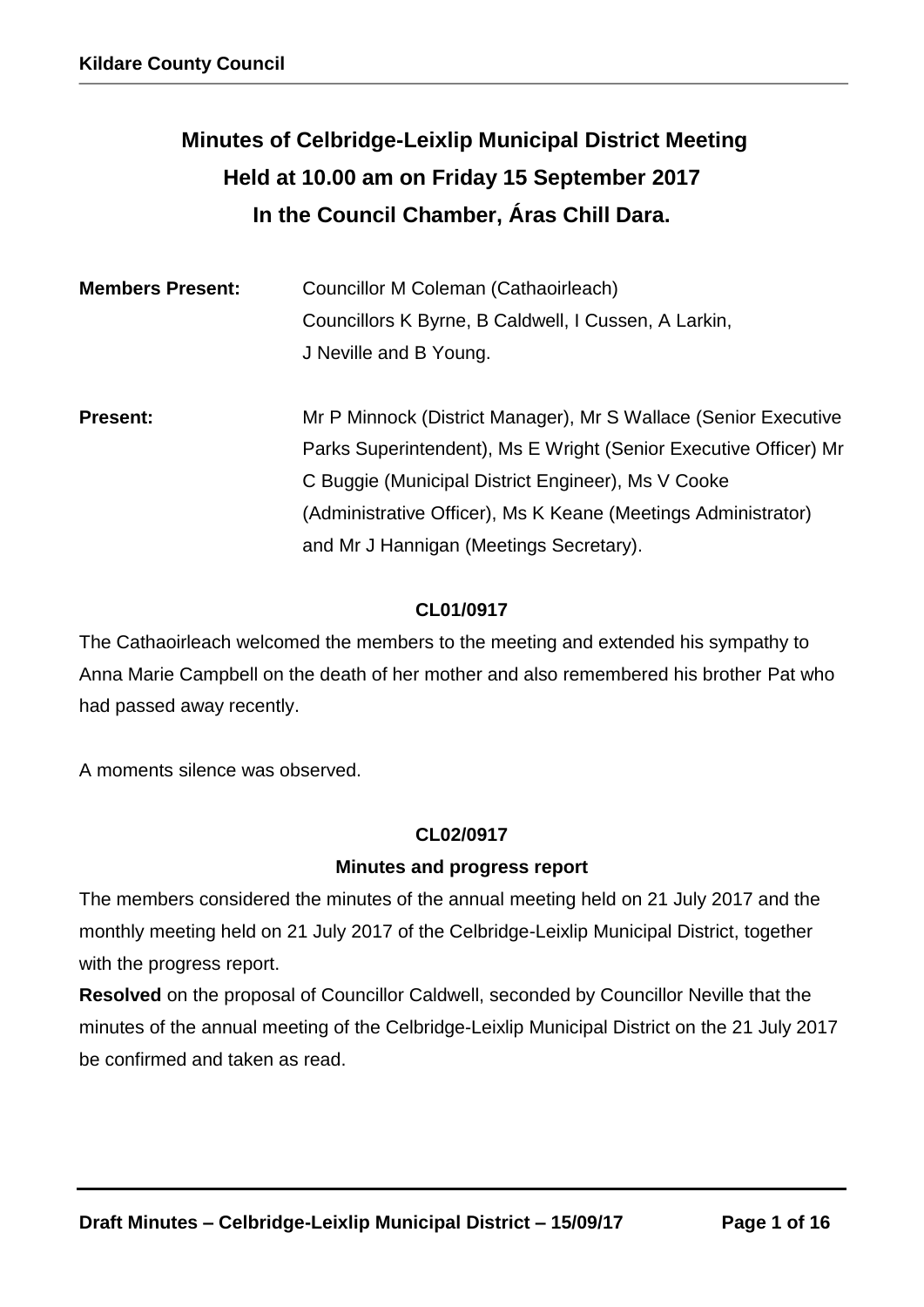On the proposal of Councillor Neville, seconded by Councillor Caldwell that the minutes of the monthly meeting of the Celbridge-Leixlip Municipal District held on 21 July 2017 be confirmed and taken as read. The progress report was noted.

## **CL03/0917**

#### **Matters Arising**

#### **Update on second crossing of the River Liffey (CL05/0717)**

Councillor Young asked could a meeting be scheduled for the members to receive an update on the RPS Groups feasibility report on the River Liffey Crossing.

## **Castletown Backlots (CL06/0717)**

Councillor Young asked if it was necessary to meet with Ms S. Kavanagh Director of Services, Economic Development, Community and Culture to receive an update on the Back Lots.

## **Submission to South Dublin Co.Co. (CL27/0717)**

Councillor Young asked that a copy of the report due from South County Dublin County Council on the public consultation on Weston Aerodrome be requested for the members of the Celbridge Leixlip Municipal District.

## **Church Car Park Leixlip (CL14/0717)**

Councillor Larkin welcomed the response from Fr McNamara Administrator, Leixlip Parish Office as it clarified the times that the church car park was open.

## **Update on plans for new road from Adamstown to Lucan (CL21/0617)**

Councillor Neville asked about the new road from Adamstown and whether there had been a response from South Dublin County Council (SDCC) to the correspondence that had issued. Councillor Neville asked that we request a copy of the report from SDCC.

#### **Dog Walking St Catherines Park**

Councillor Young enquired about the Bye-Laws for dog control in St Catherine's Park, Councillor Caldwell asked that signs be erected informing dog owners that dogs must be kept on a leash.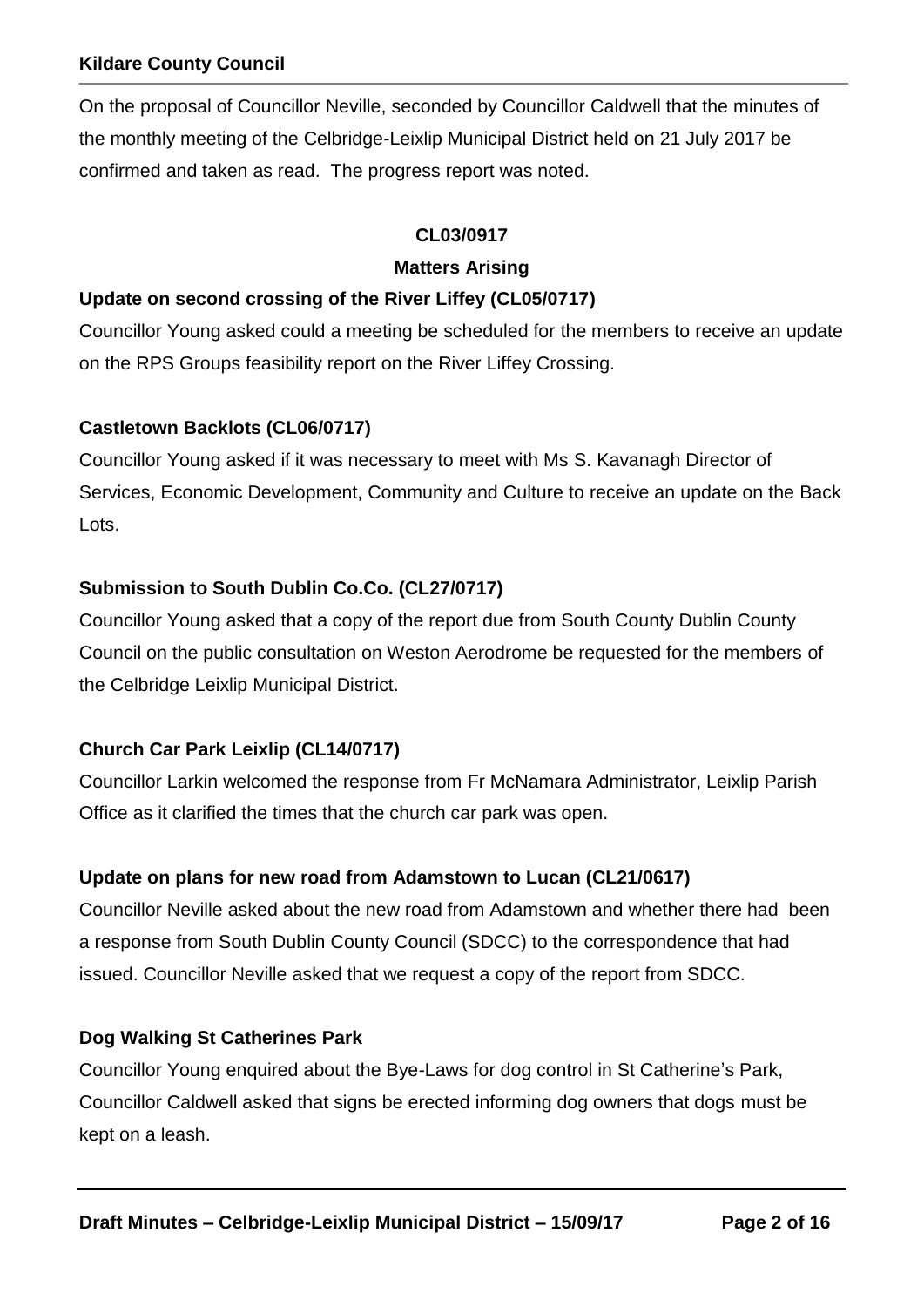#### **Cabling Works Celbridge Lucan Road**

Councillor Young enquired about cabling works being carried out on the Celbridge Lucan road. The Municipal District Engineer confirmed that Eir were carrying tests out in the area for upgrading works.

#### **CL04/0917**

#### **Update on the municipal district road works**

The Municipal District Engineer gave a comprehensive update to the members on the municipal district road works in the Celbridge-Leixlip Municipal District. The Municipal District Engineer informed the members that the anti skid surface in Crodaun, the extension of anti skid surface in Captains Hill, the footpath from Newtown Hill to Oaklawn and the Pedestrian Crossing Shinkeen Road were complete The members thanked the Municipal District Engineer for his work.

#### **CL05/0917**

#### **Wall at Lucan Roundabout**

The members agreed to consider item 3 and item 14 on the agenda together.

#### **Item 3 – Motion Councillor Caldwell**

The members considered the following motion in the name of Councillor Caldwell. That South Dublin County Council take immediate action to prevent the wall from falling apart between the Lucan roundabout to Leixlip and to cut back the over growth on the roundabout between Lucan and Leixlip.

The motion was proposed by Councillor Caldwell, seconded by Councillor Byrne

#### **Item 14 –Question Councillor Neville**

The members considered the following question in the name of Councillor Neville. Can the council get an update on surveys/works done on the wall on the Dublin road opposite the Springfield Hotel by South Dublin County Council?

A report was received from the Roads, Transportation and Public Safety Department informing the members that the Roads Department had sought an update from South Dublin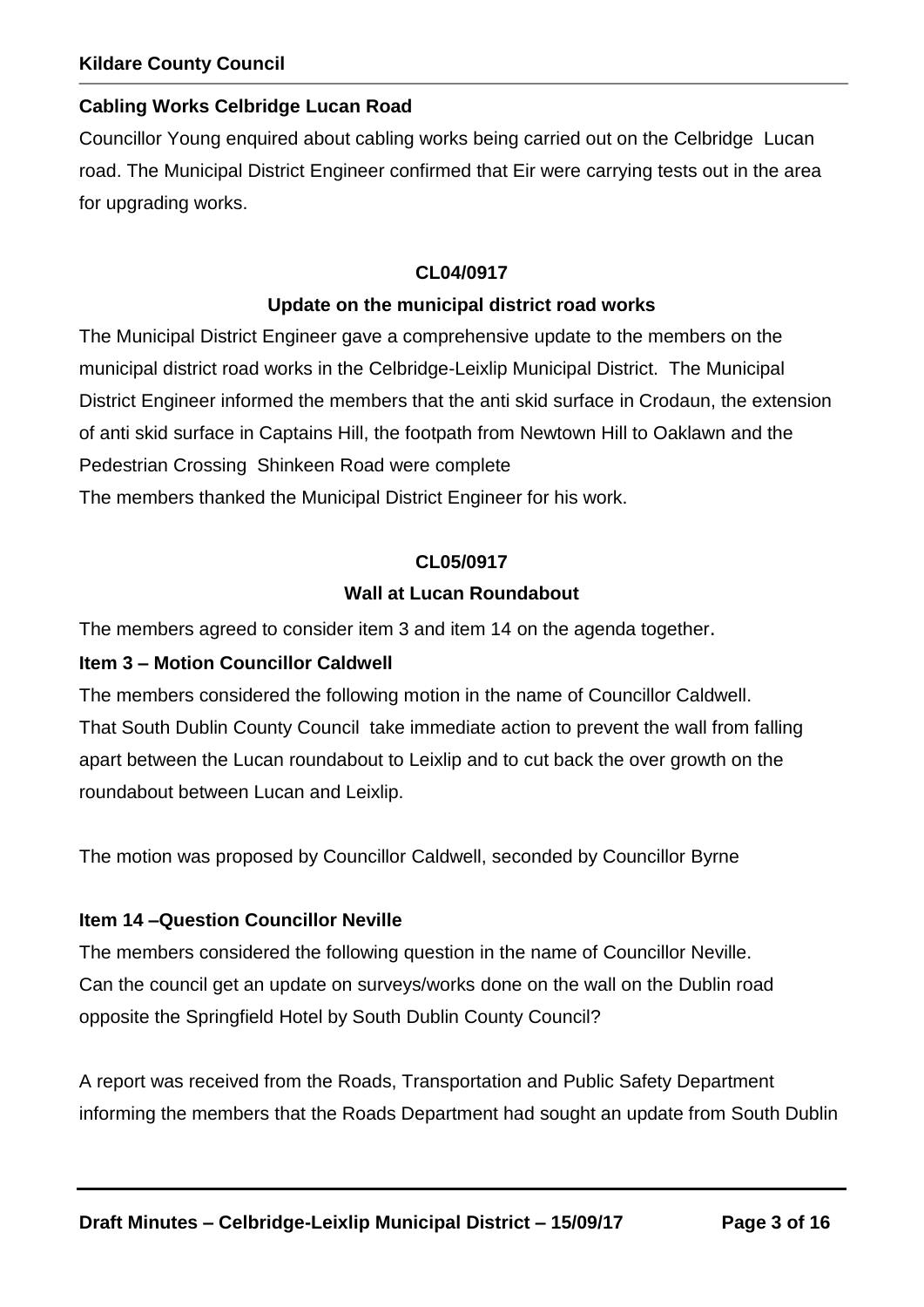County Council and if the members were in agreement, a further letter could be sent to South Dublin County Council requesting that action be taken to repair the wall.

Councillor Caldwell expressed his concerns about the condition of this wall and Councillor Neville asked that when repairs were carried out that the character of the wall be retained. A number of councillors expressed the view that South County Dublin County Council were not treating the councillors concerns seriously

Ms Wright informed the members that there was good communication between both Local Authorities.

**Resolved** on the proposal of Councillor Caldwell, seconded by Councillor Byrne that the report be noted and a further letter sent to South Dublin County Council on the matter.

#### **CL06/0917**

#### **Mobility Week**

Ms E Wright outlined that a car sharing scheme, pilot project had been agreed with GoCar for a 6 month period in Celbridge. The project will utilise a free car parking space for the duration of the pilot. This proposal was brought to the Transportation, Safety and Emergency Services SPC in September and is part of EU Mobility Week initiatives. Also a tender for provision of on street bicycle lockers is completed, new locations need to be identified. Ms Wright confirmed that URBO is to trial 'dockless bicycles' in NUI Maynooth. The trial will be monitored with a view to dockless bicycles being made available in other towns in the county.

The members welcomed the initiative and enquired about the possibility of other operators and the possible location of the cycle lockers.

#### **CL07/0917**

#### **Car park at the Castletown Inn**

Ms Wright informed the members that attempts had been made to engage with Solicitors for the Castletown Inn.

#### **CL08/0917**

#### **Ponding on Road at Oldtown Mill**

The members considered the following motion in the name of Councillor Byrne.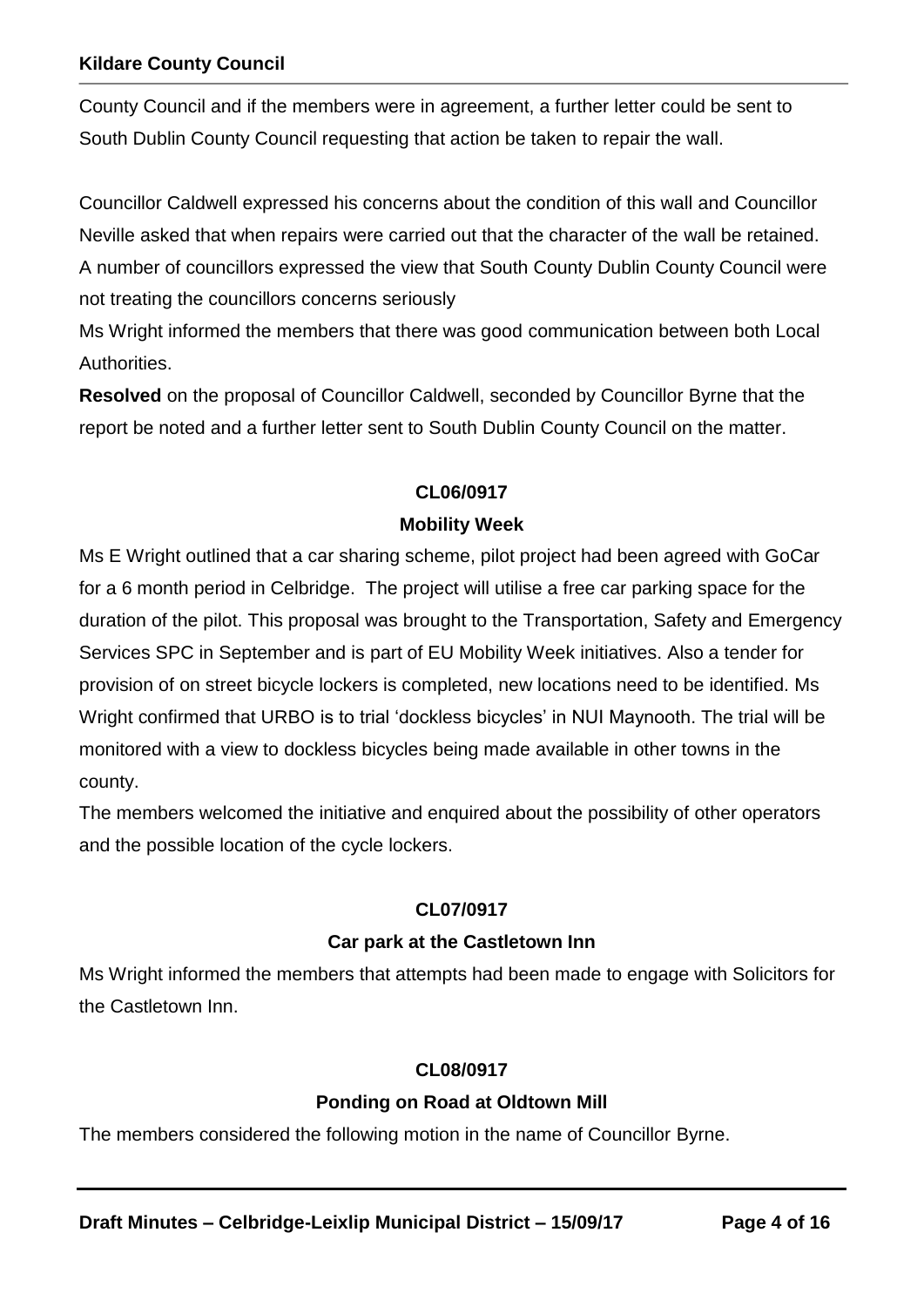That the council resolve to repair the roadway opposite Saint Judes apartments and No. 2 The Drive, Oldtown Mill, as severe ponding occurs every time it rains and this is a dangerous area for pedestrians and it needs to be corrected as soon as possible.

The motion was proposed by Councillor Byrne, seconded by Councillor Caldwell.

A report was received from the Roads, Transportation and Public Safety Department informing the members that this estate was only recently taken in charge. There was no budget allocation in 2017 for repairs in this estate.

Councillor Byrne asked if this could be considered in the budget allocation for 2018. **Resolved** on the proposal of Councillor Byrne seconded by Councillor Caldwell that the report be noted.

#### **CL09/0917**

#### **Castletown House Car Park Entrance**

The members considered the following motion in the name of Councillor Cussen. That the council contact the Office of Public Works in respect of the entrance to the car park at Castletown House and liaise with them to ensure that pedestrian(s) and vulnerable road users can access the area more safely.

The motion was proposed by Councillor Cussen, seconded by Councillor Coleman.

A report was received from the Roads, Transportation and Public Safety Department informing the members that if the members are in agreement the Office of Public Works will be contacted to discuss concerns regarding the entrance to the car park at Castletown House.

Councillor Cussen stated that in her opinion there was a danger to pedestrians at this location and she was supported in this by Councillor Neville and Councillor Coleman. **Resolved** on the proposal of Councillor Cussen, seconded by Councillor Coleman that the report be noted and that the Transportation Department contact the OPW to raise the safety of pedestrians using the car park.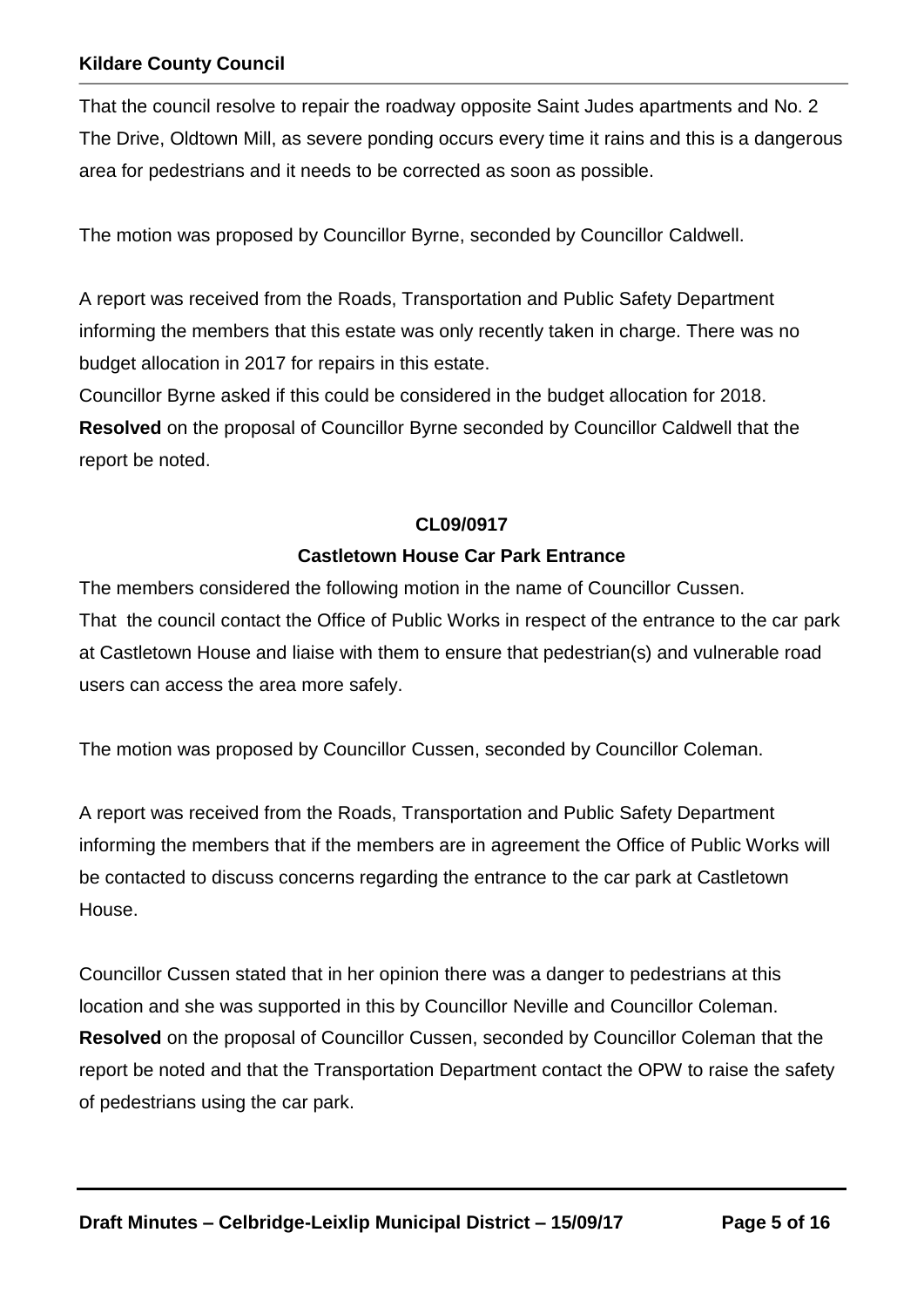#### **CL10/0917**

## **Request for Street Light at Squirrel Wood, Ryevale Lawns**

The members considered the following motion in the name of Councillor Neville.

That a light be installed on the road at the back entrance of Squirrel Wood, Ryevale Lawns.

The motion was proposed by Councillor Neville, seconded by Councillor Caldwell.

A report was received from the Roads, Transportation and Public Safety Department informing the members that the Public Lighting engineer will survey the location and it will be assessed using a priority system within Kildare Lighting Priority Schedule (KLIPS). As and when funding becomes available and depending on the volume of requests within KLIPS, the installation of the light can be considered.

**Resolved** on the proposal of Councillor Neville, seconded by Councillor Caldwell that the report be noted.

## **CL11/0917**

#### **Location of Electronic Safety Sign**

The members considered the following motion in the name of Councillor Neville. That the electronic safety sign off the Kilmacreddock roundabout show the same speed limit as the static speed limit sign.

The motion was proposed by Councillor Neville, seconded by Councillor Caldwell.

A report was received from the Roads, Transportation and Public Safety Department informing the members that the electronic safety sign was located in a 60kph zone and this is the speed it displays.

**Resolved** on the proposal of Councillor Neville, seconded by Councillor Caldwell that the report be noted.

## **CL12/0917**

## **Parking Bays Scoil Na Mainistreach**

The members considered the following motion in the name of Councillor Coleman.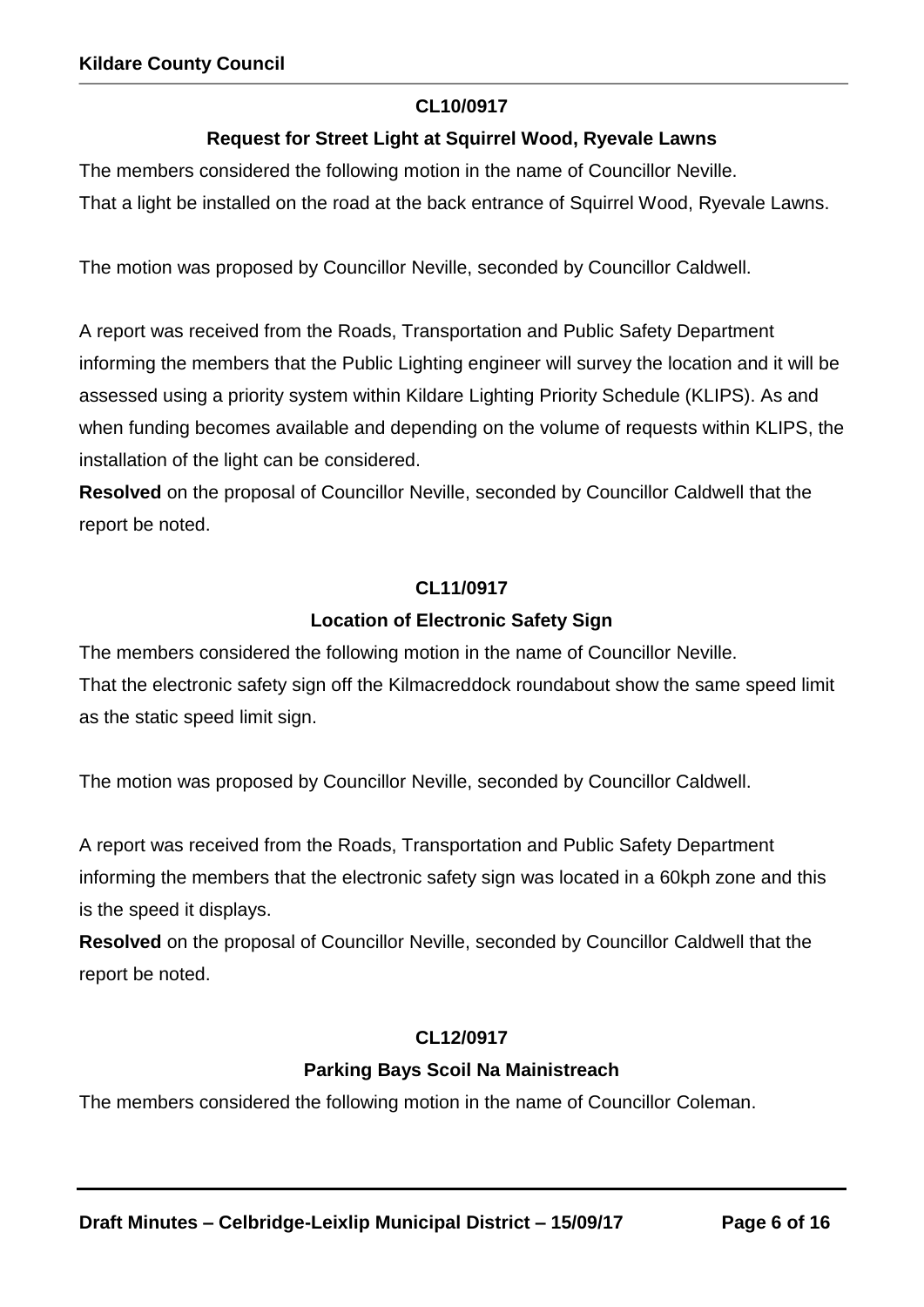That safety barriers be installed to protect pedestrians using the footpath at the parking bays in front of Scoil Na Mainistreach.

The motion was proposed by Councillor Coleman, seconded by Councillor Caldwell.

A report was received from the Roads, Transportation and Public Safety Department informing the members that there was no funding available currently for this request.

Councillor Coleman stated his view that this was a safety issue and should be treated as a priority when allocating LPT funding. Councillor Caldwell informed the members that parents needed to be more aware of the dangers. The Municipal District Engineer informed the members that he had met the school but could get no buy in to a solution to the issue. It was agreed that Councillor Coleman would meet the Municipal District Engineer on site. **Resolved** on the proposal of Councillor Coleman, seconded by Councillor Caldwell that the report be noted and that Councillor Coleman meet the Municipal District Engineer on site.

#### **CL13/0917**

## **Review of Safety Measures at the opening at Scoil Na Mainistreach onto the path that leads into Priory Way**

The members considered the following motion in the name of Councillor Coleman. That safety measures be carried out where cyclists and pedestrians enter at the opening at Scoil Na Mainistreach onto the path that leads into Priory Way, St. Raphael's Manor.

The motion was proposed by Councillor Coleman, seconded by Councillor Caldwell

A report was received from the Roads, Transportation and Public Safety Department informing the members that there was no funding available currently for this request. Councillor Coleman stated his view that this was a safety issue and needed to be given priority.

Councillor Cussen informed the members that safety around the school needed to be reviewed.

It was agreed that this would be examined when Councillor Coleman met the Municipal District Engineer on site (10/0917 refers).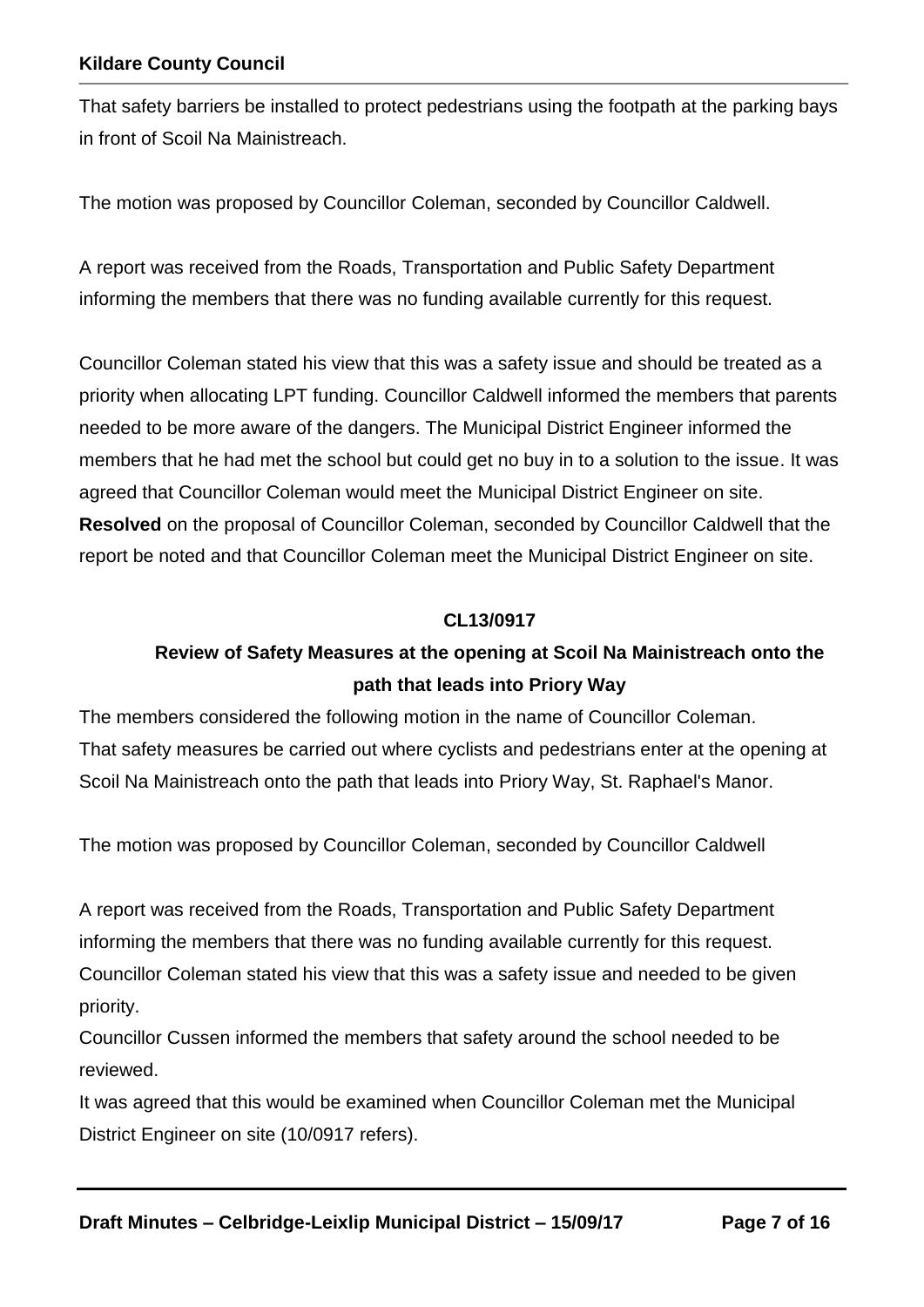**Resolved** on the proposal of Councillor Coleman seconded by Councillor Caldwell that the report be noted and that Councillor Coleman meet with the Municipal District Engineer on site.

## **CL14/0917**

## **Light Standards on Pound Street**

The members considered the following motion in the name of Councillor Larkin. That the light standards on Pound Street outside old Ryevale Tavern be taken in charge.

The motion was proposed by Councillor Larkin seconded by Councillor Byrne.

A report was received from the Roads, Transportation and Public Safety Department informing the members that the public lighting engineer would visit the site and survey the existing public lighting and ensure that prior to adoption of installation that it adhered to Kildare County Councils street lighting policies and street lighting technical specification. Councillor Larkin informed the meeting that there was construction works going on and offered to meet the lighting engineer on site. The members agreed that this would be very helpful.

**Resolved** on the proposal of Councillor Larkin, seconded by Councillor Byrne that the report be noted and Councillor Larkin would arrange to meet with the lighting engineer on site.

#### **CL15/0917**

#### **Litter Bins Avondale/Newtown Park**

The members considered the following question in the name of Councillor Caldwell. Can a litter bin be placed in the area of Avondale/Newtown Park?

A report was received from the Roads, Transportation and Public Safety Department informing the members that **a**s previously stated there was no capacity for emptying any additional bins.

Councillor Caldwell expressed his dissatisfaction with the response and asked that the matter be reviewed.

The report was noted.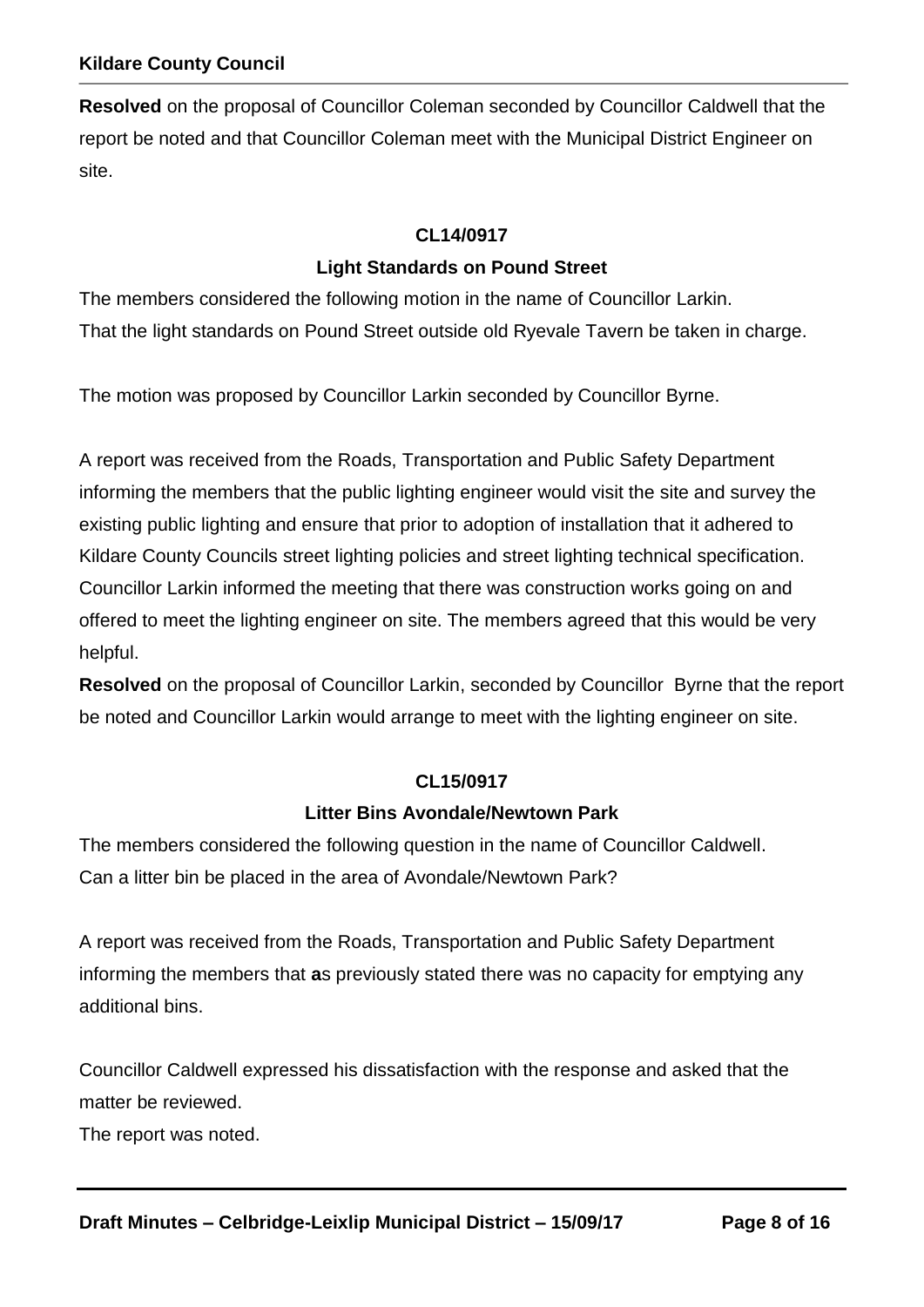## **CL16/0917**

## **Street Lighting Ardclough Road**

The members considered the following question in the name of Councillor Caldwell. Can the members be given an update on the installation of the street lighting on the Ardclough Road?

A report was received from the Roads, Transportation and Public Safety Department informing the members that this project is out to tender at present. Members will be notified once this process is completed and the contractor is appointed. The report was noted.

## **CL17/0917**

## **Road Markings at McIntyres Corner**

The members considered the following question in the name of Councillor Byrne. Can the council put back the road markings in the centre of the road at the dangerous corner (McIntyres) and to look at the possibility of some traffic calming as the speed limits are frequently exceeded on this roadway?

A report was received from the Roads, Transportation and Public Safety Department informing the members that changes to the road marking guidelines mean a centre line is not applied to roads less than 6meters in width, instead yellow edge lines are applied. Vehicle Information Signs were installed at this location advising motorists of their speed and to "Slow Down".

The report was noted.

## **CL18/0917**

## **Installation of Public Lighting Oldtown Road**

The members considered the following question in the name of Councillor Coleman. Can an update be given on the progress of the installation of public lighting on the Oldtown Road?

A report was received from the Roads, Transportation and Public Safety Department informing the members that the public lighting units have been ordered by the council's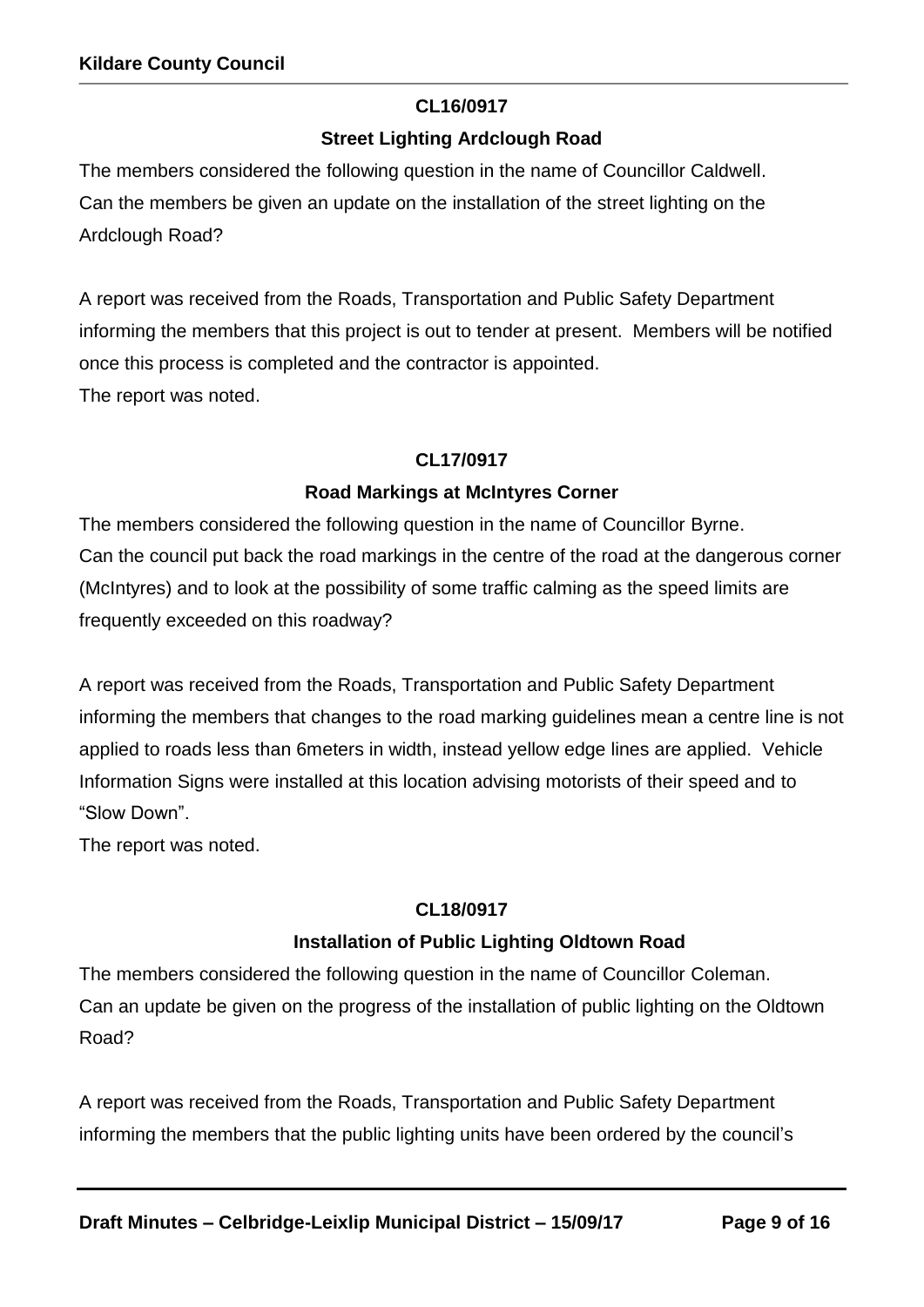public lighting contractor and are awaiting delivery. The lead-in time for such columns and luminaires is approximately 12 weeks. Once the units arrive, these works would be prioritised.

The report was noted.

#### **CL19/0917**

#### **Graffiti on walls between St Patricks Park and Dara Court**

The members considered the following question in the name of Councillor Coleman. Can the graffiti be removed from the walls at the permeability between St Patricks Park and Dara Court?

A report was received from the Roads, Transportation and Public Safety Department informing the members that the information requested was not currently available but would be conveyed, in writing, to the members as quickly as possible as per standing order number 13.

The report was noted.

#### **CL20/0917**

#### **Overgrowth along the Path at Young's Cross**

The members considered the following question in the name of Councillor Larkin. Can the overgrowth along the path from Young's Cross to the bridge be pruned back?

A report was received from the Roads, Transportation and Public Safety Department informing the members that this area had been cut back recently. The report was noted.

#### **CL21/1917**

#### **Technical Assessment and Advisory Group (TAAG)**

Ms Wright gave the members an update on TAAG and informed them the members there were 213 referrals for the county and that 31 issues had been identified in the Celbridge-Leixlip municipal district and 10 site visits had been carried out. The resignation of the Senior Executive Engineer in the TAAG team had caused difficulties for the work of the TAAG team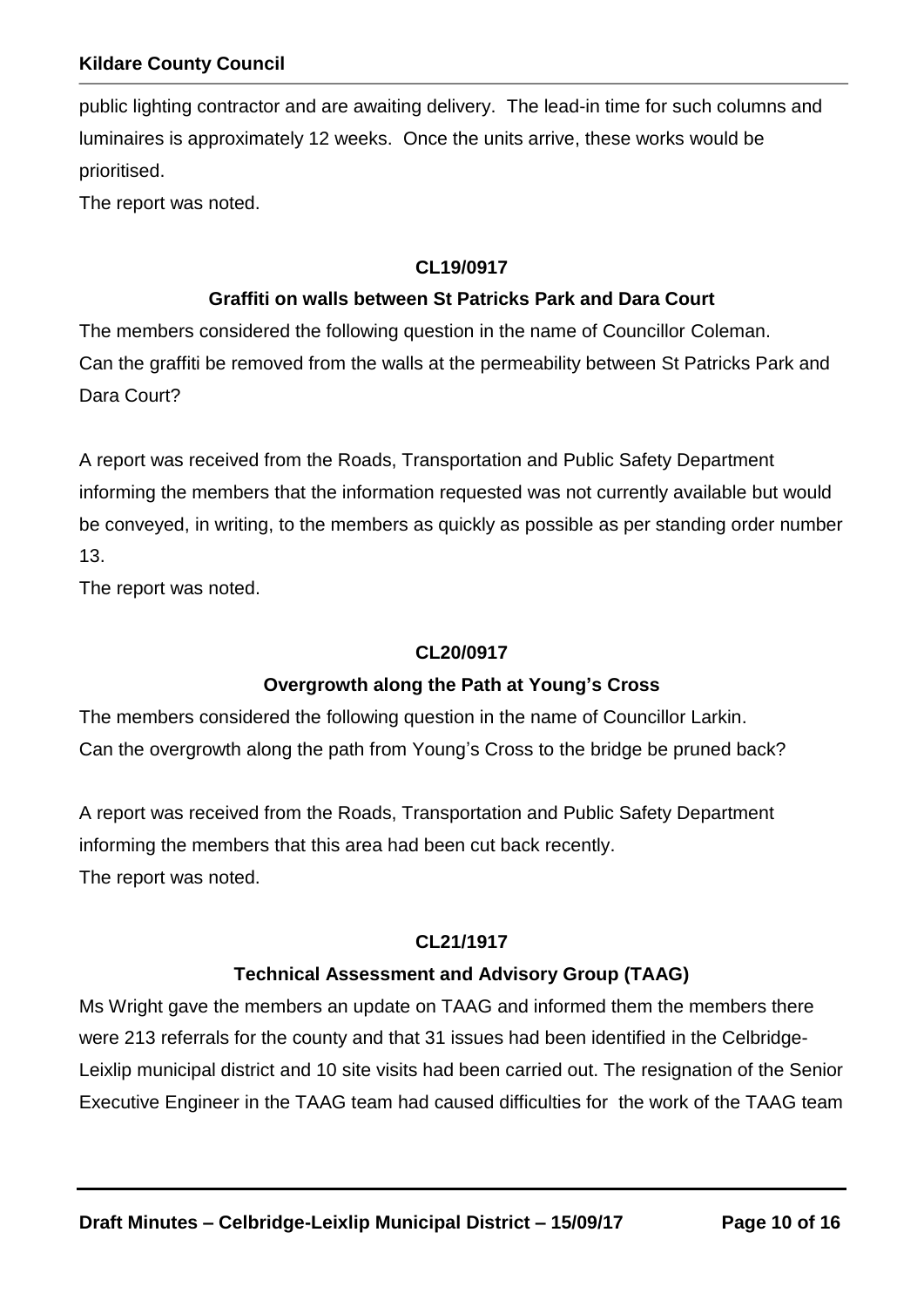and it was hoped the recruitment process would commence shortly. In the meantime the work of the team would continue.

#### **CL22/1917**

#### **Leixlip House Hotel**

The members considered the following question in the name of Councillor Neville. Can the council clarify what is the status of the Leixlip House Hotel and the services provided there?

A report was received from the Housing Department informing the members that no services are being provided to Kildare County Council by the Leixlip House Hotel.

Councillor Neville stated this was not an answer to the question he had asked. The report was noted.

#### **CL23/0917**

#### **Caretaking Arrangements Donaghcomper Cemetery**

The members considered the following question in the name of Councillor Cussen. Can a review of the caretaking arrangements for Donaghcumper Cemetry, Celbridge be carried out?

A report was received from the Environment Department informing the members that it had reviewed the number of annual interments in the cemetery. The number of interments are less than 40 annually. As such, this number does not necessitate the provision of a permanent caretaker. The cemetery is currently served by a temporary caretaker. Councillor Cussen asked that this item be referred to the Environment Strategic Policy Committee for review.

The report was noted and this item to be referred to the Environment SPC for review.

#### **CL24/0917**

#### **Pollution Incidents River Liffey**

The members considered the following question in the name of Councillor Young.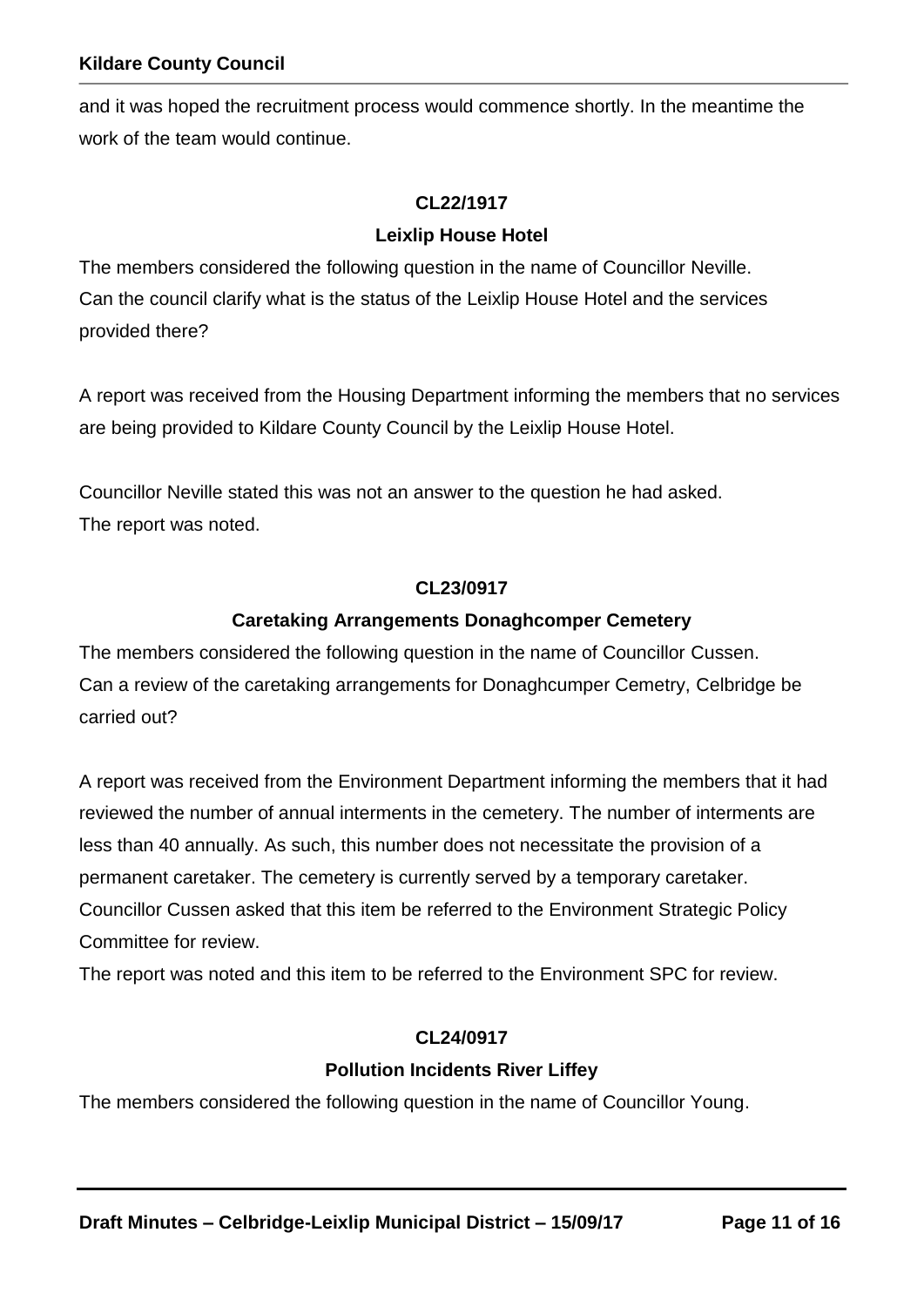Have there been any reports to the council of pollution in the River Liffey in the area ofthemunicipal district over the summer months, or of possible sources of pollution?

A report was received from the Environment Department informing the members that the Environment Protection Agency (EPA) notified Kildare County Council in June 2017 regarding a complaint it received in relation to environmental monitoring of two streams in the Oldtown area of Celbridge. Kildare County Council has informed the EPA that a surface water sample was taken downstream of a site at Griffinrath Celbridge.The EPA was advised that further sampling will be undertaken in the area.

Councillor Young enquired when were the samples taken and what was the outcome and was there likely to be further samples taken. Mr Dunne informed the members that the results were not of major concern but further sampling would be undertaken. The report was noted

#### **CL25/0917**

#### **Strategic Housing Development**

Mr McLoughlin confirmed this item had been discussed at the Corporate Policy Group on Monday 11 September 2017 regarding the processes/timelines for these developments of 100+ houses to An Bord Pleanala and referred to the report that was circulated to the members before the meeting. He stated that it was a three-stage process during which the members had an oppurunity to give their views and stated consideration be given to these discussions being held in-committee.

The members enquired if the permission was granted through this process did the builder have to commence construction within a certain time frame, Mr McLoughlin informed them that it was the same as a standard planning application where they would have to seek an extension of time if they did not build within the lifetime of the permission. Following further questions by the members, Mr Mc Louglin advised them they would be briefed by the Planning Department on all applications received under this scheme. The report was noted.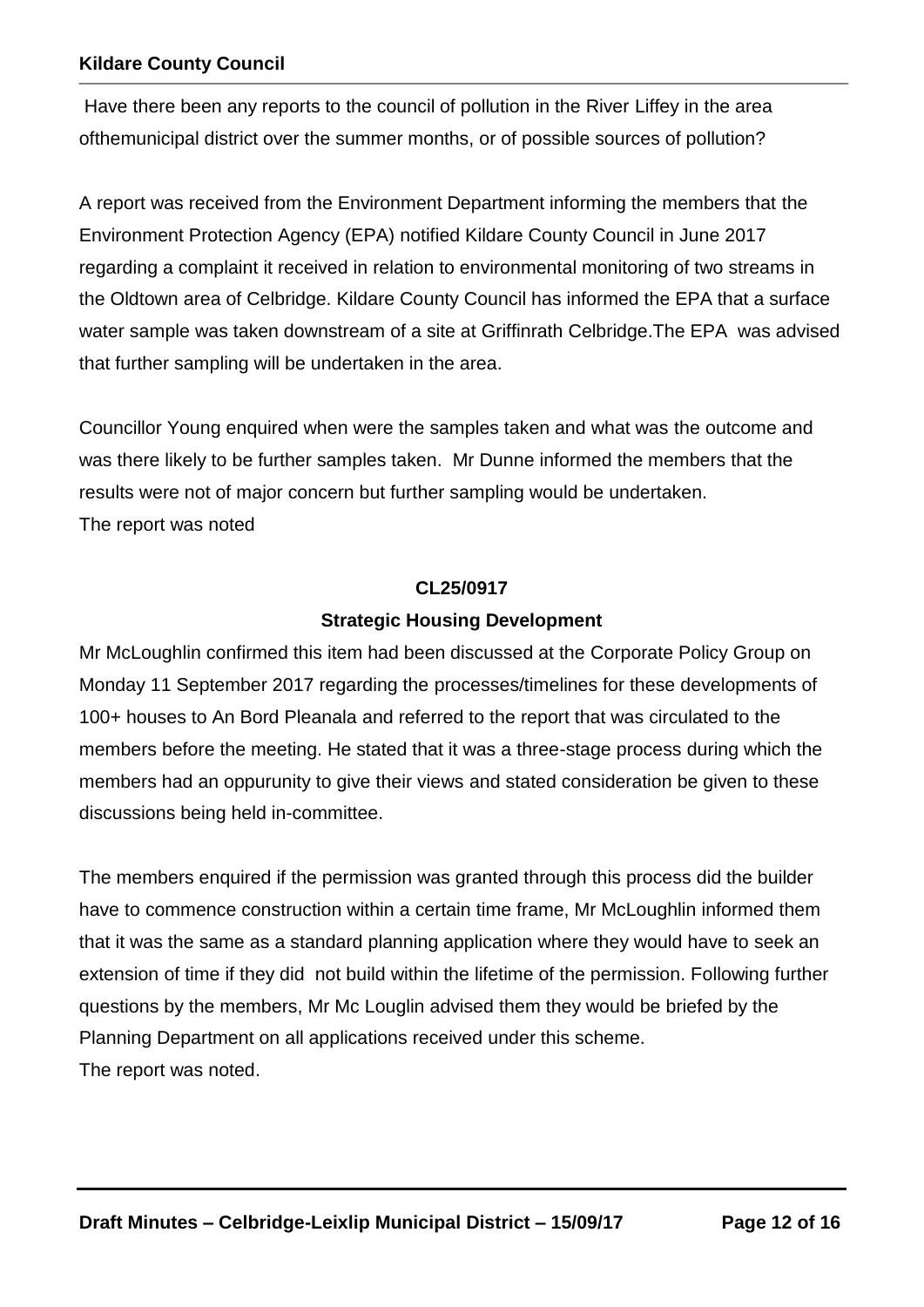## **CL26/0917**

#### **Gazebo Castletown**

The members considered the following motion in the name of Councillor Byrne. That the council look into the possibility of erecting the Gazebo at a different location in Castletown Estate, Celbridge at a location that would be acceptable to the residents.

The motion was proposed by Councillor Byrne, seconded by Councillor Coleman.

A report was received from the Planning Department informing the members that the Gazebo was the subject of court proceedings which resulted in a settlement being reached which included the landscaping of the original location of the Gazebo and the erection of a plaque. These works had been completed to the satisfaction of the council. The council had no plans to erect the Gazebo at an alternative location.

**Resolved** on the proposal of Councillor Byrne seconded by Councillor Coleman the report be noted.

## **CL27/0917**

## **Chapter 15 County Development Plan and Permeability**

The members considered the following motion in the name of Councillor Cussen. That this municipal district seeks clarification in respect of Chapter 15 of the County Development Plan and Permeability. Permeability to existing housing estates shall be subject to local public consultation, Section 15.8.1 refers. It is not sufficient for this public consultation process to be simply tagged into the planning application.

The motion was proposed by Councillor Cussen, seconded by Councillor Byrne.

A report was received from the Planning Department informing the members that where permeability between existing housing estates is considered necessary, the council will ensure that such development is considered in a suitable and sustainable manner in consultation with the local community. In the case of planning applications for new estates, the issue of permeability will be considered as part of the planning application process and all members of the public will have an opportunity to express their views by way of submissions as part of the standard planning application process.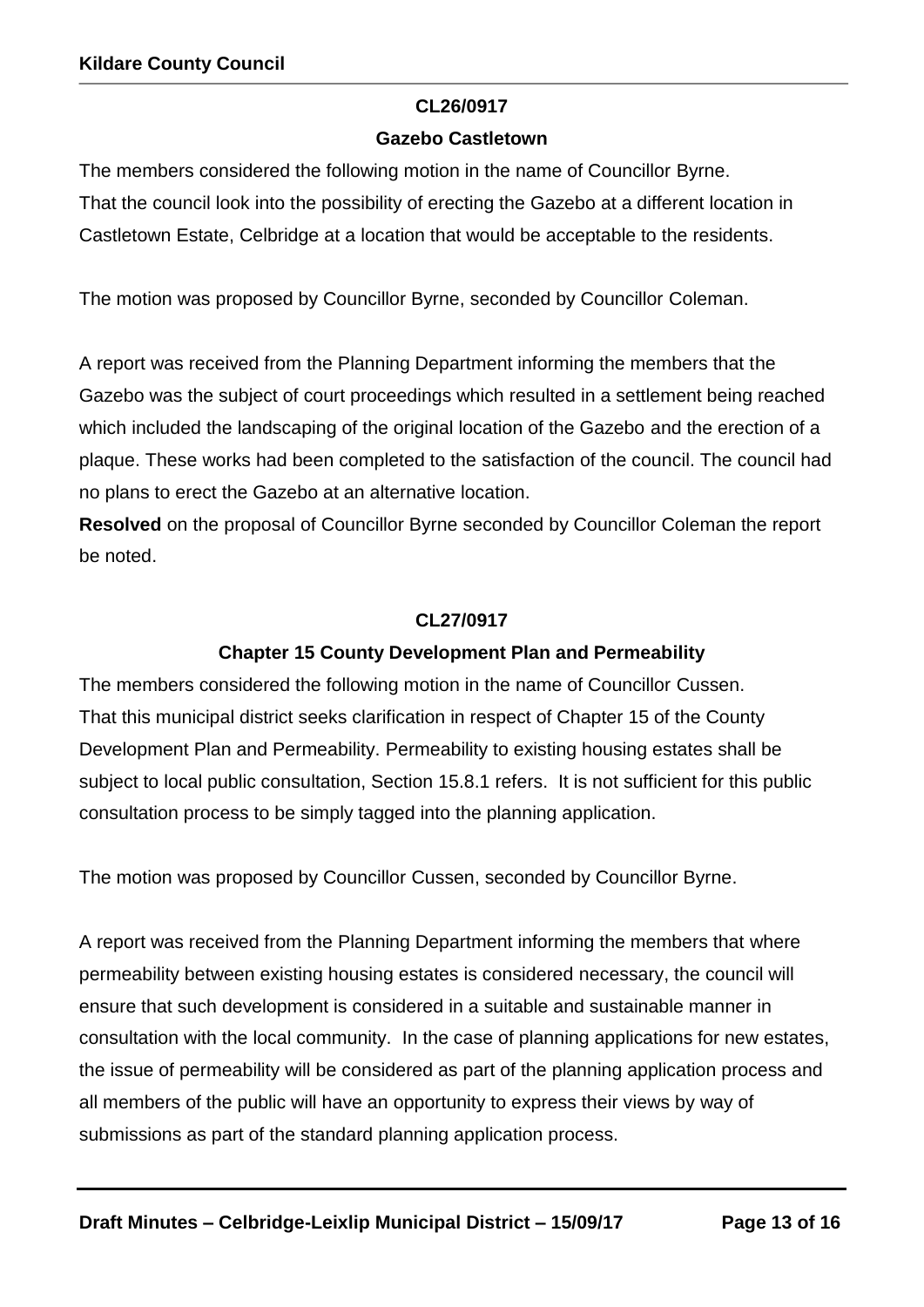Councillor Cussen informed the members that it was clear that existing housing estates should be subject to local public consultation and it was also evident from the County Development Plan that where new estates are considered, there should be a public consultation process in relation to permeability.

Councillor Byrne supported the views of Councillor Cussen. Councillor Larkin said there needed to be a bit of resilience required on both sides, when dealing with access. Councillor Young noted access routes between houses can be problematic due to noise issues.

Councillor Cussen informed the members that consultation gives the people an opportunity to express their views, she didn't accept the answer it didn't address the needs of Rinawade residents, the County Development Plan needs to address this issue more permanently. **Resolved** on the proposal of Councillor Cussen, seconded by Councillor Byrne that the report be noted.

#### **CL28/0917**

## **Outdoor Exercise Equipment**

The members considered the following motion in the name of Councillor Caldwell. That funding is provided in our next budget to purchase outdoor adult exercise equipment and to place this equipment around our municipal district.

The motion was proposed by Councillor Caldwell, seconded by Councillor Byrne.

A report was received from the Parks Department informing the members that there was no objection in principle to the consideration of this proposal for the 2018 budget. However the identification and design of appropriate locations would have to be identified and considered. Additionally this request would also have to be considered in the context of other amenity projects that had been highlighted and requested by the municipal district to be provided . Choices would have to made around the sequencing and priority of delivering these projects in relation to the amount of finance and staff resources available in annual budgets. Councillor Caldwell stated that this type of initiative would reinvigorate areas. **Resolved** on the proposal of Councillor Caldwell, seconded by Councillor Byrne that the report be noted.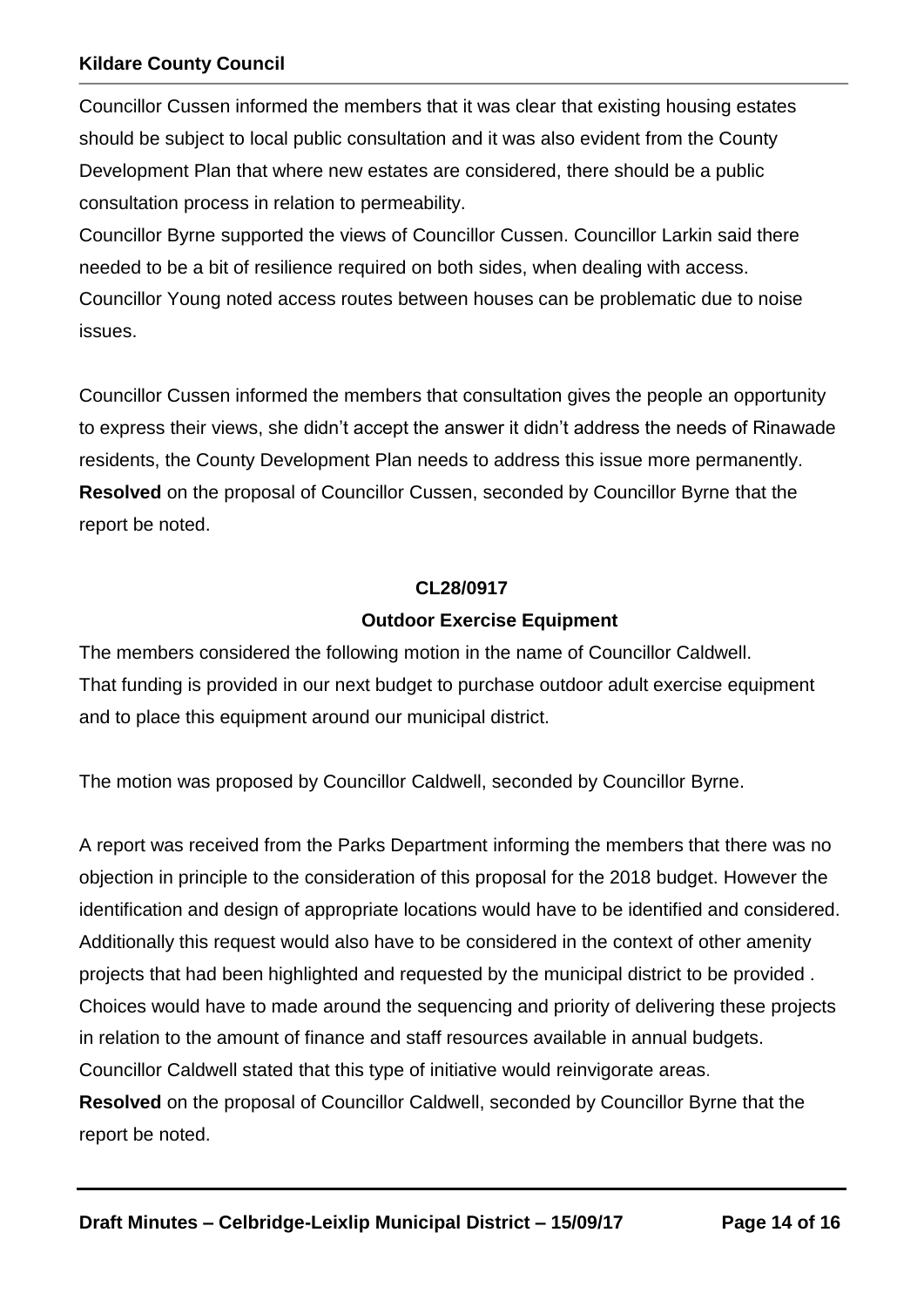## **CL29/0917**

## **Survey at Oldtown Mill**

The members considered the following question in the name of Councillor Byrne. Can the council carry out a survey of Oldtown Mill Estate on the trees in the estate as it very difficult to walk on the paths as most of the branches are very low to the ground and a danger to pedestrians.

A report was received from the Parks Department informing the members that a survey will be carried out and any work that is necessary will be considered for the tree works programme that we hope to start before the end of the year. The report was noted

## **CL30/0917**

## **Works at Roantree Park**

The members considered the following question in the name of Councillor Larkin. Can the committee get an update on Roantree Park works?

A report was received from the Parks Department informing the members that work in Roantree Park was complete.

The report was noted

## **CL31/0917**

## **Celbridge Leixlip Draft Budgetary meeting**

The Meetings Administrator advised the members that the draft budgetary meeting for the Celbridge-Leixlip Municipal District meeting would take place in advance of the October monthly meeting at 9.30 am on Friday 20 October and it would be in committee. The members suggested that the meeting should start at 9.00am to allow time to discuss capital budget considerations. The Meeting Administrator advised she would check if it this was possible and would revert to the members.

## **CL32/0917**

## **Budget for Public Realm Strategy**

The members considered the following question in the name of Councillor Cussen.